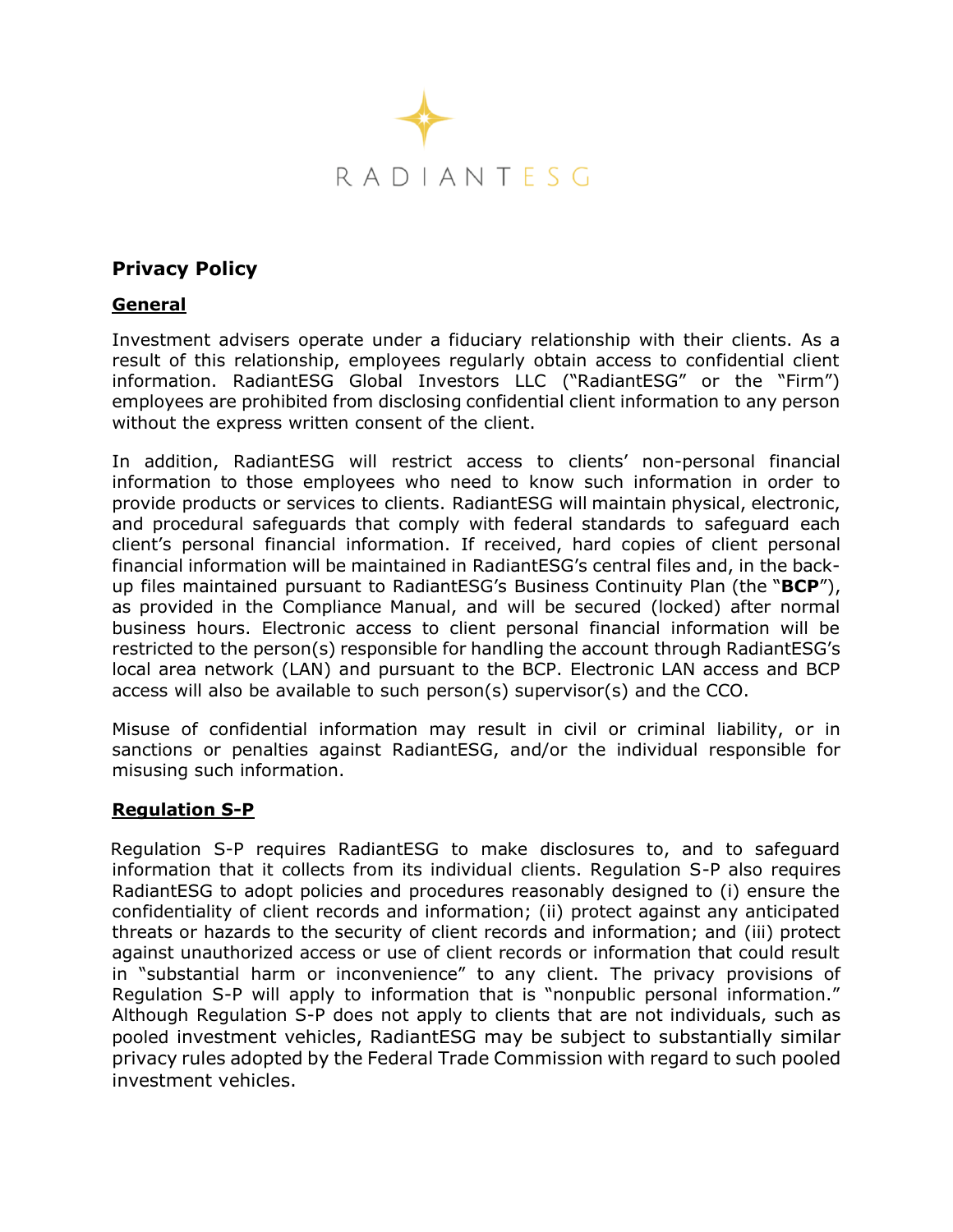#### 1. Nonpublic Information

Under Regulation S-P, nonpublic information includes "personally identifiable financial information" and any list, description, or grouping that is derived from personally identifiable financial information. Regulation S-P "does not apply to information about companies or about individuals who obtain financial products or services primarily for business, commercial or agricultural purposes."

Personal identifiable financial information is defined to include three (3) categories of information:

(a) Information Supplied by Client

Any information that is provided by a client or prospective client to RadiantESG in order to obtain a financial product or service. This would include information or material given to RadiantESG when entering into an investment advisory agreement.

(b) Information Resulting from Transaction

Any information that results from a transaction with the client or any services performed for the client. This category would include information about account balances, securities positions, or financial products purchased or sold through a broker-dealer.

(c) Information Obtained in Providing Products or Services

Any information obtained by RadiantESG from a consumer report or other outside source which is used by RadiantESG to verify information that a client or prospective client has given on an application for advisory services.

- 2. Regulation S-P Requirements
	- (a) Under Regulation S-P, RadiantESG is required to:
		- (i) Adopt policies and procedures to safeguard customer information;
		- (ii) Issue an initial and annual privacy notice; and
		- (iii) Issue an opt-out notice if RadiantESG shares information with non-affiliated third parties.
	- (b) Regulation S-P requires disclosure of the types of nonpublic personal information RadiantESG collects and whether it shares information with affiliates or non-affiliates. Specifically, RadiantESG's privacy notices must contain the information listed below, unless the disclosure does not apply to RadiantESG's practices